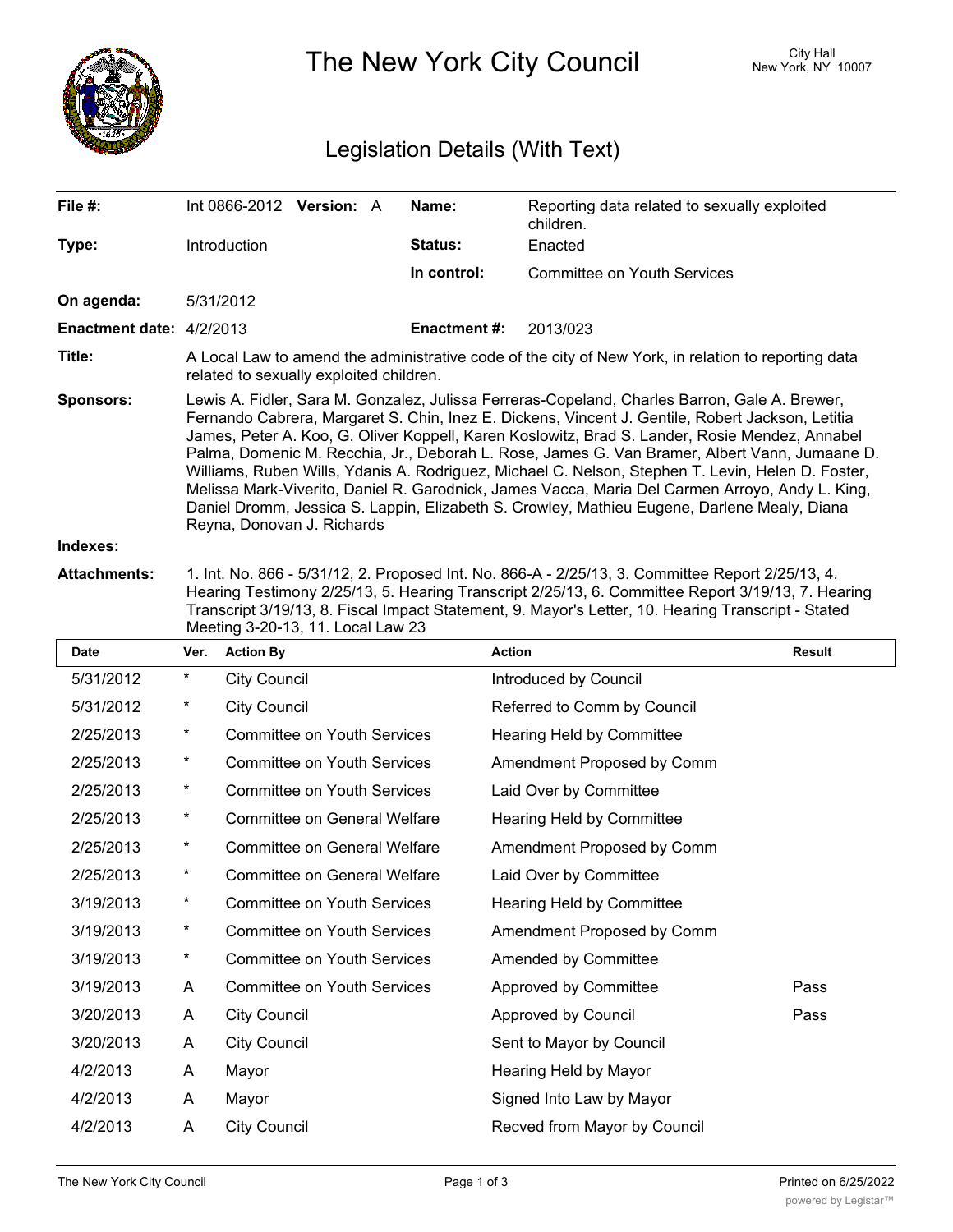### Int. No. 866-A

By Council Members Fidler, Gonzalez, Ferreras, Barron, Brewer, Cabrera, Chin, Dickens, Gentile, Jackson, James, Koo, Koppell, Koslowitz, Lander, Mendez, Palma, Recchia, Rose, Van Bramer, Vann, Williams, Wills, Rodriguez, Nelson, Levin, Foster, Mark-Viverito, Garodnick, Vacca,, Arroyo, King, Dromm, Lappin, Crowley, Eugene, Mealy, Reyna and Richards

A Local Law to amend the administrative code of the city of New York, in relation to reporting data related to sexually exploited children.

### Be it enacted by the Council as follows:

Section 1. Section 21-401 of the administrative code of the city of New York is amended by adding new subdivisions c, d, and e to read as follows:

c. "Runaway and homeless youth services" shall mean department-administered street outreach and referral services, drop-in centers, crisis shelters, and transitional independent living centers.

d. "Sexually exploited child" shall have the same meaning as provided in subdivision one of section 447 -a of the New York State social services law.

## e. . "Youth" shall mean any person under twenty-four years of age.

§2. Section 21-402 of the administrative code of the city of New York is amended by adding a new subdivision c to read as follows:

c. Commencing on January 1, 2014 and annually thereafter, no later than every January 1st, the commissioner, in consultation with the commissioner of the administration for children's services ("ACS") shall submit a yearly report to the speaker of the city council, documenting the number of youth in contact with the department's runaway and homeless youth services or ACS who are referred as, self-report as, or who the department or ACS later determine to be sexually exploited children, disaggregated by age utilizing the following ranges under 12 years old, 12-16 years old, 16-18 years old and over 18 years old, by gender and by whether such children had contact with the department or ACS. The department and ACS shall also determine and document in such report the number of such children identified as having received services from both the department and ACS. Such report shall also include a description of the services provided by the department